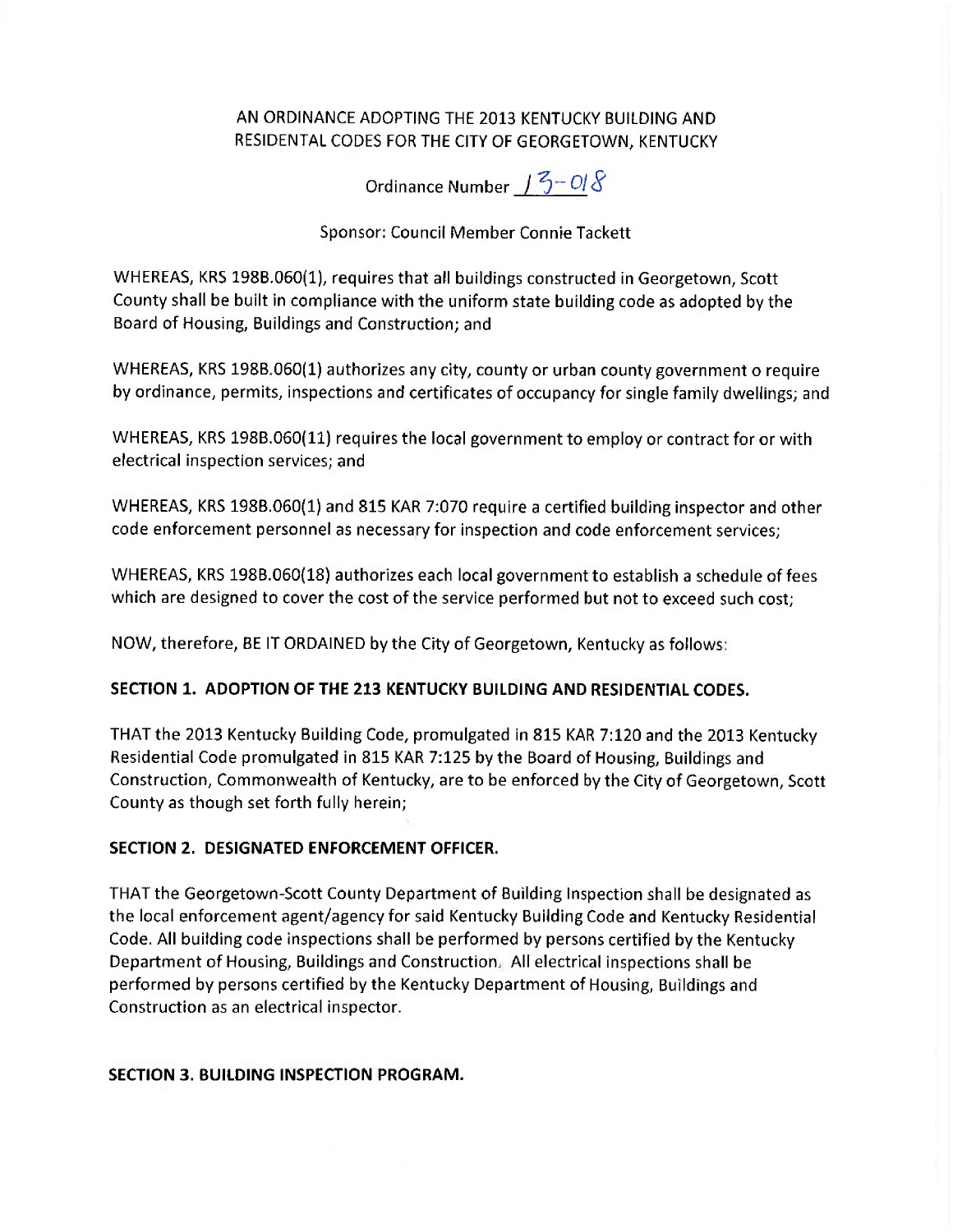THAT, pursuant to KRS 198B.060(8), a building inspection program is hereby established in the City of Georgetown, Scott County for application to all buildings subject to 815 KAR 7:120 Kentucky Building Code.

THAT the building inspection program shall include plan review and inspections of structures subject to 815 KAR 7:125 Kentucky Residential Code.

### **SECTION 4. PERMITS AND FEES.**

THAT the fees for permits and inspections shall be as provided for in the attached schedule.

SECTION 5. INCONSISTENT ORDINANCES REPEALED.

THAT all ordinances or parts of ordinances in conflict herewith are, to the extent of such conflict, hereby repealed.

### **SECTION 6. SEVERABILITY**

THAT, if any section, subsection, sentence, clause, phrase, or portion of this ordinance is for any reason held invalid or unlawful by a court of competent jurisdiction, such portion shall be deemed a separate, distinct and independent provision and such holding shall not affect the validity of the remaining portions hereof.

### **SECTION 7. EFFECTIVE DATE.**

THAT this resolution shall take effect and be in full force when passed, published and recorded according to law.

PUBLICLY INTRODUCED AND READ FIRST TIME:

August 26, 2013

PUBLICLY READ SECOND TIME AND PASSED:

Grotember 9  $, 2013$ 

APPROVED:

Varney/Mayor

ATTEST: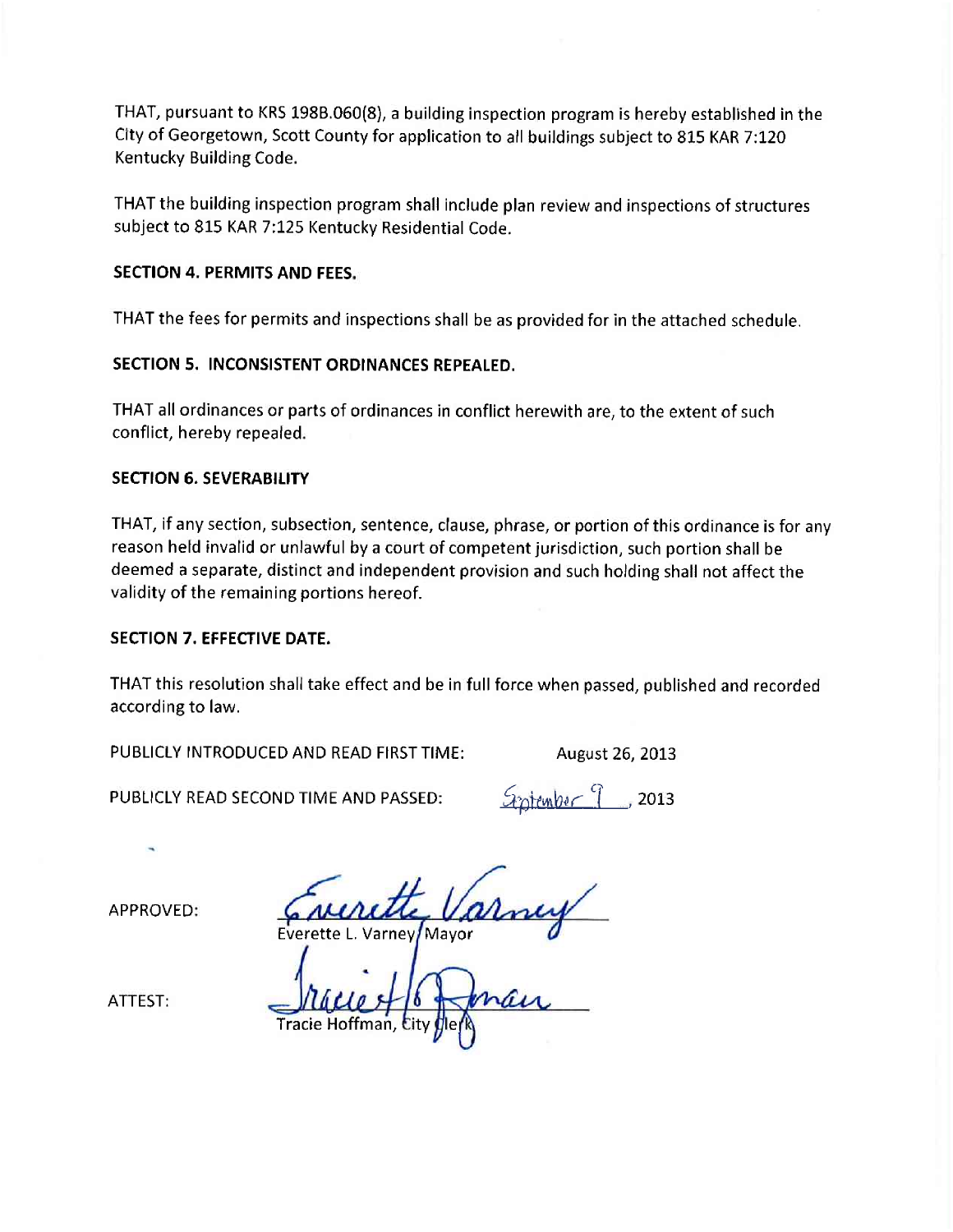## AN ORDINANCE ADOPTING THE 2013 KENTUCKY BUILDING AND RESIDENTAL CODES FOR THE CITY OF GEORGETOWN, KENTUCKY

### **CITY OF GEORGETOWN ORDINANCE NO. 13-018**

#### **SUMMARY**

#### **SECTION 1**

Adopts the 2013 Kentucky Building Code and 2013 Kentucky Residential Code.

#### **SECTION 2**

Designates the Georgetown-Scott County Building Inspection Department as local enforcement agency for the Codes. Requires building and electrical inspectors to be certified by the Kentucky Department of Housing, Buildings and Construction.

#### **SECTION 3**

Establishes a local building inspection program pursuant to KRS 198B.060(8) and 815 KAR 7:120.

#### **SECTION 4**

Establishes fees and permits for inspections by incorporated schedule.

#### **SECTION 5**

Provides that ordinances inconsistent with this ordinance are repealed.

#### **SECTION 6**

Provides that if any portion of this Ordinance is for any reason held invalid or unlawful such portion shall be deemed a separate provision and such holding shall not affect the validity of the remaining portions of this Ordinance.

#### **SECTION 7**

Provides that this Ordinance shall become effective upon passage and publication.

The full text of Ordinance 13-018 is available for examination in the City Clerk's Office, 100 North Court Street, Georgetown, Kentucky 40324 or at www.georgetownky.gov.

INTRODUCED AND PUBLICLY READ FIRST TIME: August 26, 2013

PUBLICLY READ SECOND TIME AND PASSED: September 9, 2013

I, Andrew S. Hartley, hereby certify I am an Attorney licensed to practice law in the Commonwealth of Kentucky. My office is located at 100 North Court Street,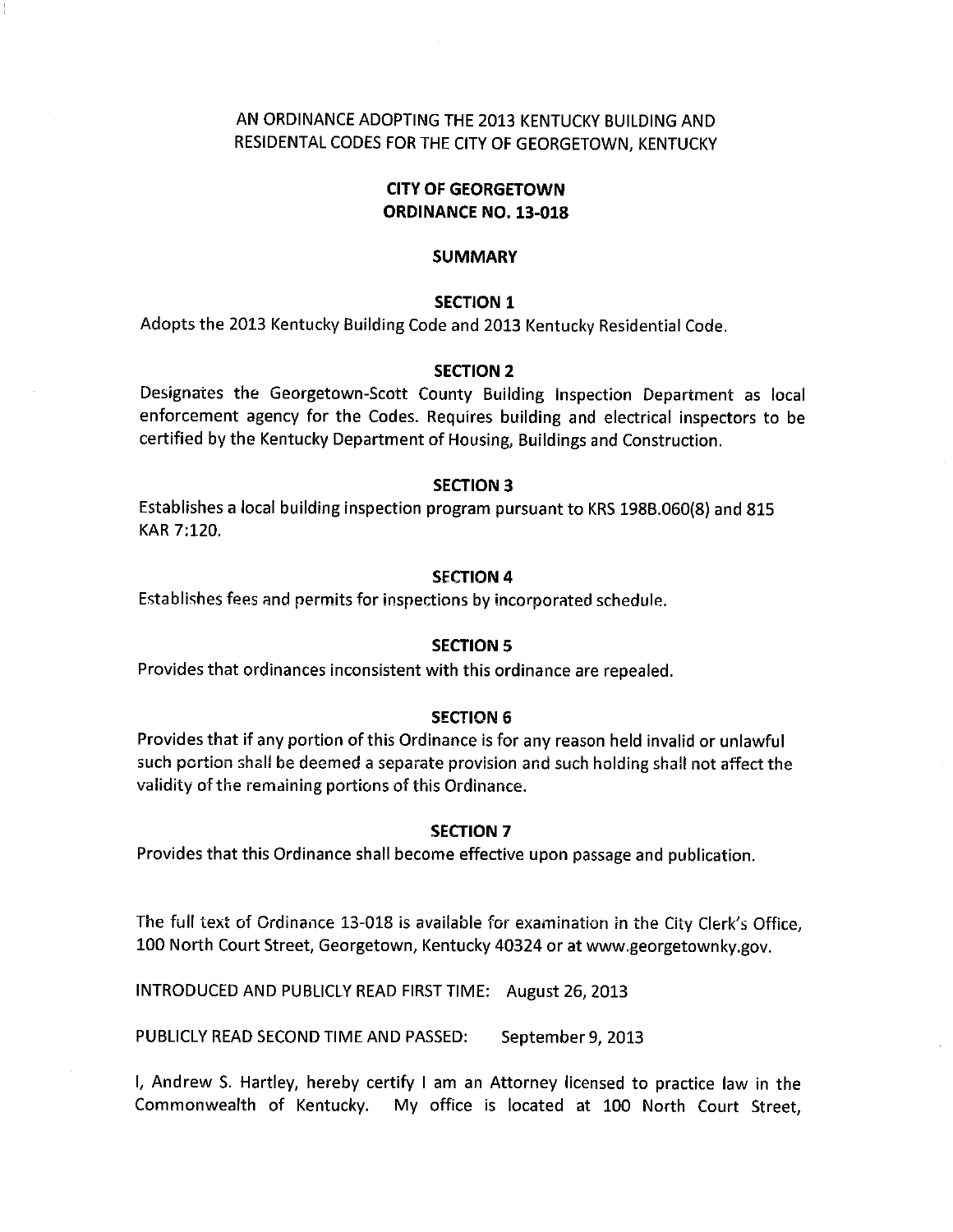Georgetown, Kentucky 40324. I further certify the foregoing Summary of Ordinance 13-018 of the City of Georgetown, Kentucky, was prepared in accordance with the requirements of KRS 83A 060(9), and is a true and accurate summary of the contents of said Ordinance.

**Kndrew S. Hartley**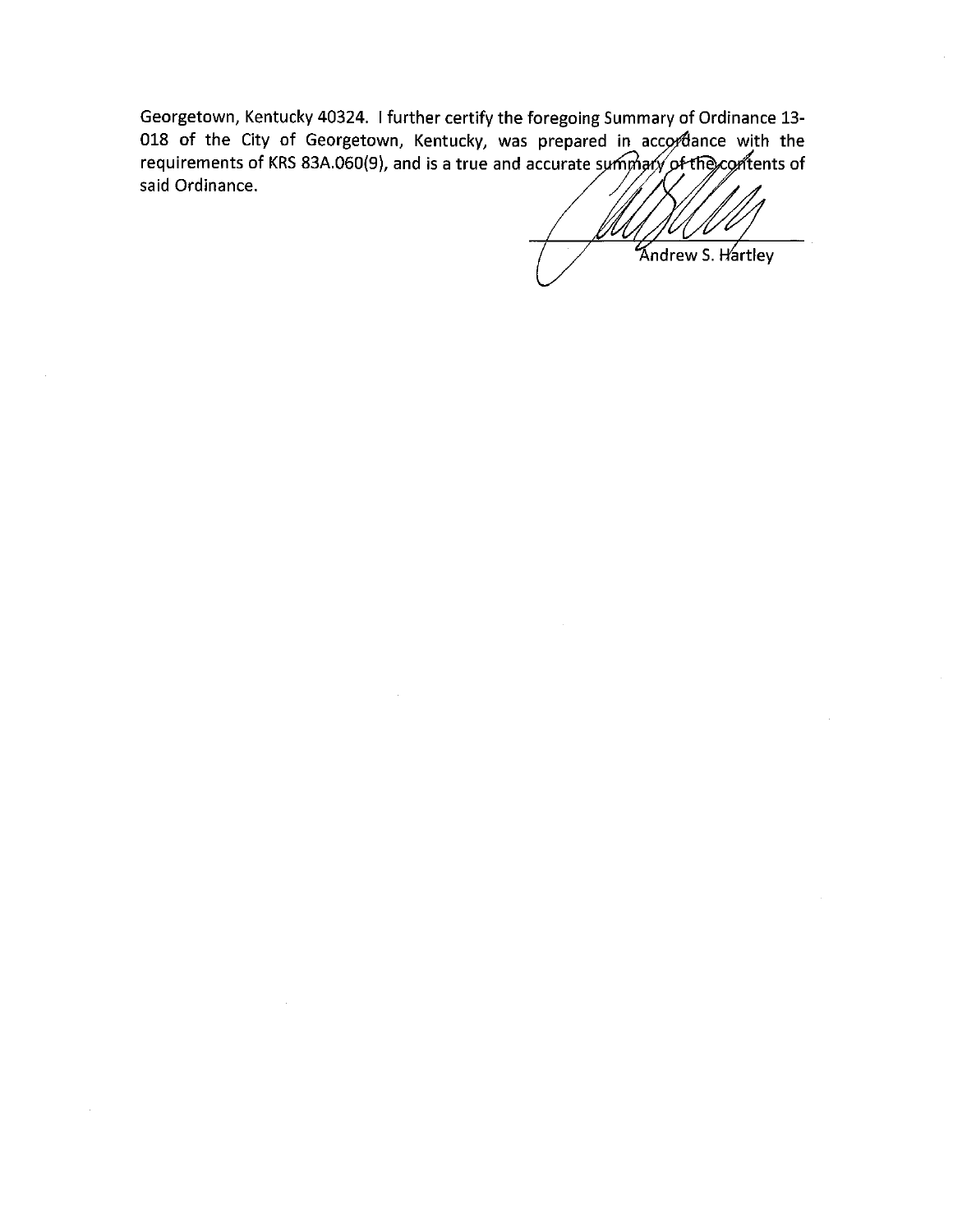*Georgetown / Scott County Building Inspection Department*

100 North Court Street –Georgetown, KY 40324 - (502) 863-9802

# **BUILDING PERMIT FEE SCHEDULE**

For

Stamping Ground – Sadieville – Georgetown – Scott County

| <b>Residential Building Permits</b>                 |                                                        |                                                                                 |  |  |
|-----------------------------------------------------|--------------------------------------------------------|---------------------------------------------------------------------------------|--|--|
| <b>Construction Type</b>                            | Fee                                                    | <b>Notes</b>                                                                    |  |  |
| New Home Construction                               | .12 per square foot                                    | Includes all areas under roof                                                   |  |  |
| Townhome or Condominium                             | .12 per square foot                                    |                                                                                 |  |  |
|                                                     | The minimum for the above shall not be less than \$250 |                                                                                 |  |  |
| Modular Homes / Mobile Homes                        | \$100                                                  |                                                                                 |  |  |
| *Trash Receptacle for new home                      | \$63.60                                                | *Applies only to new homes in<br>the City of Georgetown. See                    |  |  |
| *Land Disturbance / Grading                         | \$25                                                   | Definition 16                                                                   |  |  |
| <b>Additions</b>                                    | Per Cost / Fee Schedule                                |                                                                                 |  |  |
| <b>Alterations / Remodel</b>                        | Per Cost / Fee Schedule                                |                                                                                 |  |  |
| <b>Basement Finish</b>                              | Per Cost / Fee Schedule                                |                                                                                 |  |  |
| Covered Deck / Porch<br>(adding an area under roof) | Per Cost / Fee Schedule                                |                                                                                 |  |  |
| Deck – without a roof                               | \$50                                                   |                                                                                 |  |  |
| In Ground Swimming Pool                             | \$100                                                  |                                                                                 |  |  |
| Demolition                                          | \$40                                                   |                                                                                 |  |  |
| <b>Accessory Structure</b>                          | Per Cost / Fee Schedule                                | See Definition 1                                                                |  |  |
| <b>Special Provisions</b>                           | Fee                                                    | <b>Notes</b>                                                                    |  |  |
| **Farmstead Exemption                               | \$25                                                   | **Applies only to new structures<br>located in the County.<br>See Definition 17 |  |  |
| <b>Fast Tract Processing</b>                        | \$100                                                  | See Definition 4                                                                |  |  |
| <b>Expedited Certificate of Occupancy</b>           | \$25                                                   | See Definition 18                                                               |  |  |
| Plans or Application Revision                       | \$50                                                   | See Definition 14                                                               |  |  |
| Moving a Structure                                  | \$50                                                   |                                                                                 |  |  |
| Second Re-Inspection                                | \$40                                                   | See Definition 2 & 3                                                            |  |  |
| <b>Additional Re-Inspections</b>                    | 2 x Last Fee Imposed                                   | See Definition 2 & 3                                                            |  |  |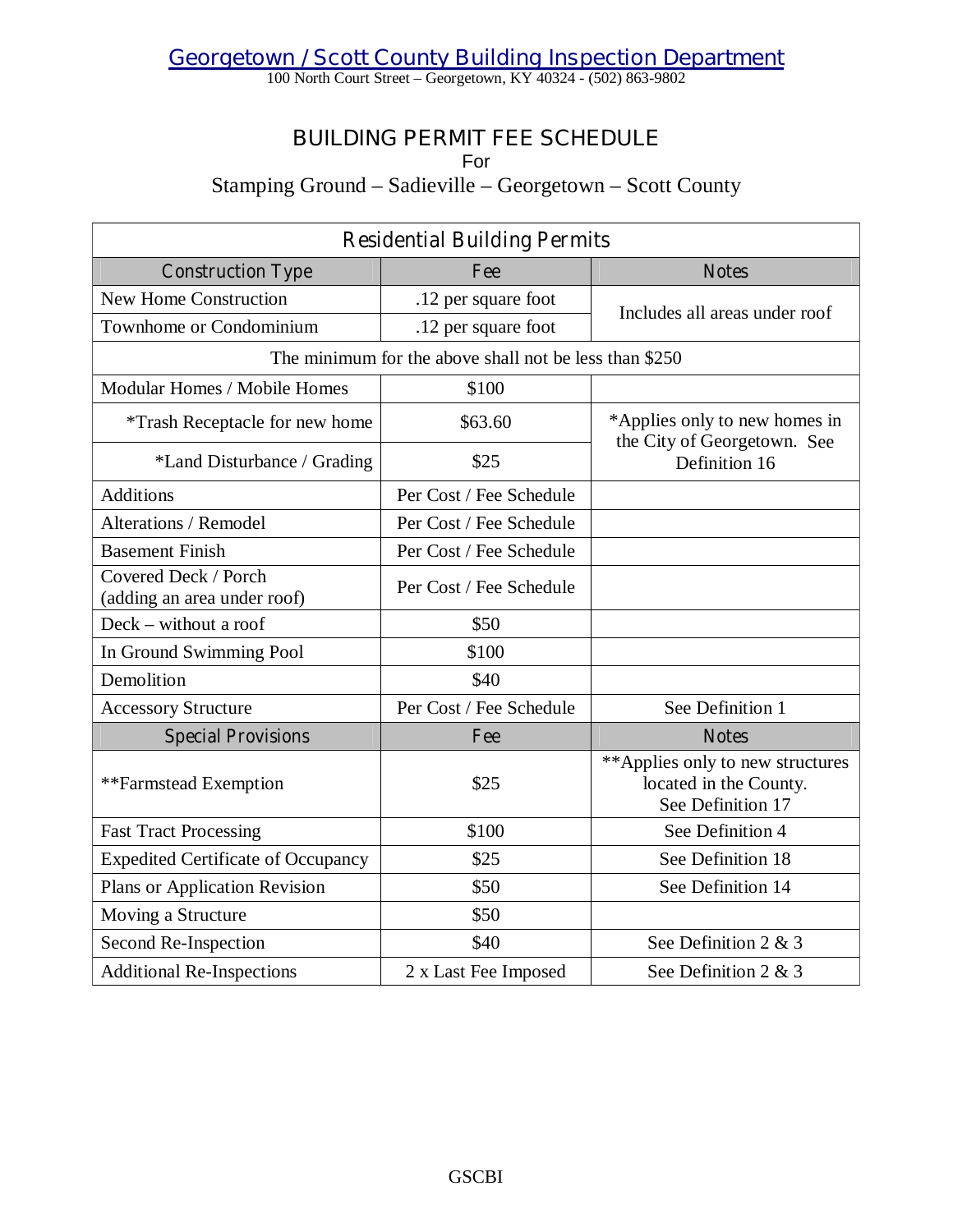100 North Court Street –Georgetown, KY 40324 - (502) 863-9802

| <b>Commercial Building Permits</b>           |  |                                                       |                                         |  |
|----------------------------------------------|--|-------------------------------------------------------|-----------------------------------------|--|
| <b>Construction Type</b>                     |  | Fee                                                   |                                         |  |
| <b>New Construction</b>                      |  | $Cost / Fee$ Schedule + Plan Review Fee               |                                         |  |
| Fit-ups / Renovation                         |  |                                                       | $Cost / Fee$ Schedule + Plan Review Fee |  |
| Addition                                     |  | Cost / Fee Schedule + Plan Review Fee                 |                                         |  |
| <b>Accessory Structures</b>                  |  | $Cost / Fee$ Schedule + Plan Review Fee               |                                         |  |
| Public In-ground Swimming Pool               |  | $Cost / Fee$ Schedule + Plan Review Fee               |                                         |  |
| Demolition                                   |  | Cost / Fee Schedule                                   |                                         |  |
| Moving a Structure                           |  | Cost / Fee Schedule                                   |                                         |  |
| <b>State Reviewed / Issued Permits</b>       |  | Cost / Fee Schedule                                   |                                         |  |
| <b>Cell Tower</b>                            |  | Cost / Fee Schedule                                   |                                         |  |
| Tower Co-location / Equipment change out     |  | \$100                                                 |                                         |  |
| Range Hood / Suppression                     |  | \$225                                                 |                                         |  |
| 1-199 sprinkler heads<br>Sprinkler Systems   |  | \$200                                                 |                                         |  |
| Sprinkler Systems<br>$200 +$ sprinkler heads |  | \$250                                                 |                                         |  |
| Other Fire Suppression Systems               |  | \$200                                                 |                                         |  |
| Fire Alarm                                   |  | \$250                                                 |                                         |  |
| <b>Construction Trailer</b>                  |  | \$25                                                  |                                         |  |
| Sign / Awning / Canopy - Permanent           |  | \$75                                                  |                                         |  |
| Sign - Temporary                             |  | \$25                                                  |                                         |  |
| <b>Temporary Tents</b>                       |  | \$25                                                  |                                         |  |
| <b>Special Provisions</b>                    |  | Fee                                                   | <b>Notes</b>                            |  |
| Second Re-Inspection                         |  | \$40                                                  | See Definition 2 & 3                    |  |
| <b>Additional Re-Inspections</b>             |  | 2 x Last Fee Imposed                                  | See Definition 2 & 3                    |  |
| <b>Expedited Certificate of Occupancy</b>    |  | \$25                                                  | See Definition 18                       |  |
| Plans or Application Revision                |  | \$50                                                  | See Definition 14                       |  |
| <b>Fast Track Processing</b>                 |  | Applies to Signage only.<br>\$100<br>See Definition 4 |                                         |  |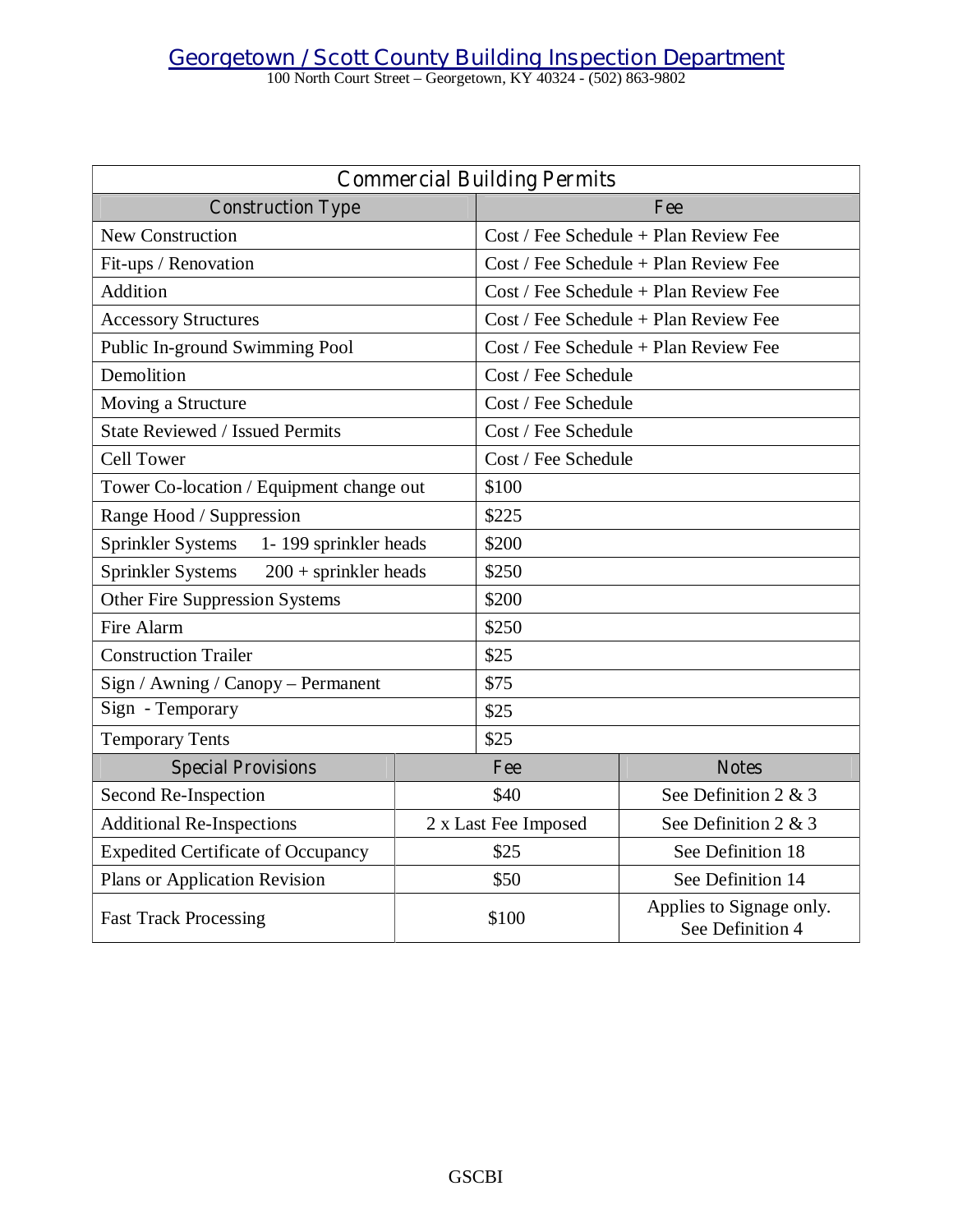*Georgetown / Scott County Building Inspection Department*

100 North Court Street –Georgetown, KY 40324 - (502) 863-9802

| <b>Cost of Construction</b> | <b>Building Permit Fee</b> |
|-----------------------------|----------------------------|
| Up to \$999                 | \$25                       |
| \$1,000 to 4,999            | \$50                       |
| \$5,000 to \$9,999          | \$75                       |
| \$10,000 to \$24,999        | \$100                      |
| \$25,000 to 49,999          | \$125                      |
| \$50,000 to \$74,999        | \$150                      |
| \$75,000 to \$99,999        | \$200                      |
| \$100,000 to \$149,999      | \$250                      |
| \$150,000 to \$199,999      | \$500                      |
| \$200,000 to \$299,999      | \$750                      |
| \$300,000 to \$399,999      | \$1,000                    |
| \$400,000 to \$499,999      | \$2,000                    |
| \$500,000 to \$749,999      | \$3,000                    |
| \$750,000 to \$999,999      | \$4,000                    |
| \$1,000,000 to \$2,499,999  | \$5,000                    |
| \$2,500,000 to \$4,999,999  | \$7,500                    |
| $$5,000,000 +$              | \$10,000                   |

## **BUILDING COST / FEE SCHEDULE**

## **PLAN REVIEW FEE SCHEDULE**

| <b>Occupancy type</b>            | Cost per square foot |
|----------------------------------|----------------------|
| Assembly                         | 14 cents             |
| <b>Business</b>                  | 13 cents             |
| Day Care Centers                 | 13 cents             |
| Educational                      | 13 cents             |
| <b>High Hazard</b>               | 12 cents             |
| Factory/Industrial               | 12 cents             |
| Institutional                    | 14 cents             |
| Mercantile                       | 13 cents             |
| Residential                      | 13 cents             |
| Storage                          | 11 cents             |
| <b>Utility and Miscellaneous</b> | 11 cents             |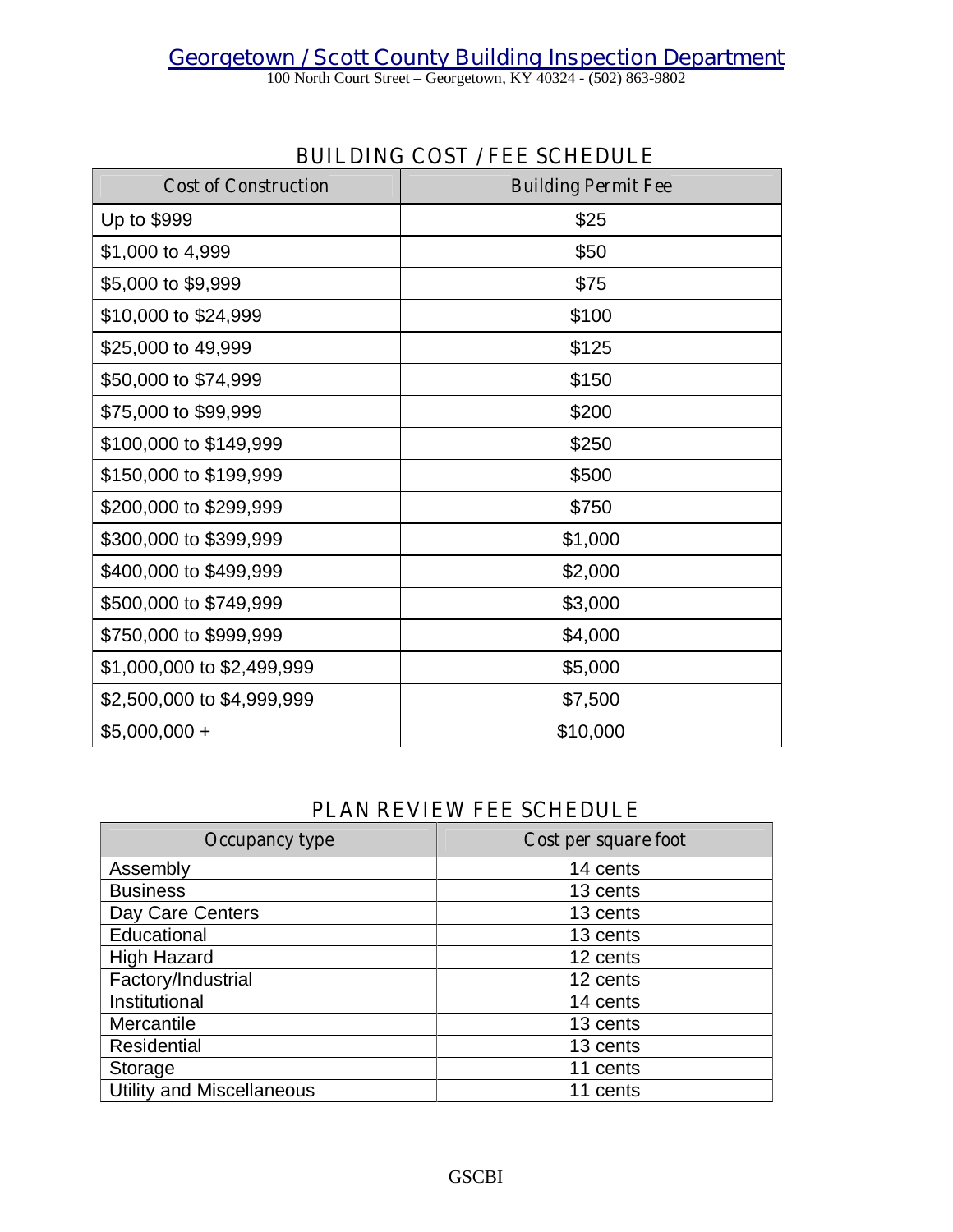100 North Court Street –Georgetown, KY 40324 - (502) 863-9802

## **Notes: Definitions / Clarifications / Policies**

| $\mathbf{1}$   | Demnuono / Ciamicationo / I Oncies<br>Accessory Structure: Accessory structures are Barns, Garages, Tool Sheds, Storage<br>Sheds, Retaining Walls & other type structures for residential use. One-story detached<br>accessory structures 200 square feet and less does not require a building permit.                                                                                                                                                                                        |
|----------------|-----------------------------------------------------------------------------------------------------------------------------------------------------------------------------------------------------------------------------------------------------------------------------------------------------------------------------------------------------------------------------------------------------------------------------------------------------------------------------------------------|
| $\overline{2}$ | Reinspection Fee: The first inspection of every type inspection, i.e. Framing, is included<br>in the permit fee. A follow-up inspection would take place if a correction notice was issued<br>by the inspector. This inspection is also included in the permit fee. If the correction notice<br>remains deficient, then a second follow-up inspection is required at a cost of \$40 payable<br>before the inspection is scheduled. The fee doubles for each follow-up inspection<br>required. |
| 3              | Types of Inspections: Footing, foundation, slab, framing & final.                                                                                                                                                                                                                                                                                                                                                                                                                             |
| 4              | Fast Track Processing: An optional application & plan review process outside normal<br>channels for time-sensitive projects. Requires an additional fee and can only be used on<br>residential and sign projects.                                                                                                                                                                                                                                                                             |
| 5              | Flat Fee: A one-time fee for plan review, permitting, inspections and certificates of<br>completion or occupancy.                                                                                                                                                                                                                                                                                                                                                                             |
| 6              | Residential Square Footage Fees: A one-time fee for plan review, permitting,<br>inspections and certificates of occupancy based on the number derived from measuring<br>total floor space including the enclosing walls. (Out-side dimensions) and any porches.<br>Includes unfinished basement, attached garage, 1 <sup>st</sup> floor area, 2 <sup>nd</sup> floor area, bonus<br>rooms. In short - ALL AREAS UNDER ROOF.                                                                    |
| $\overline{7}$ | Commercial Square Footage Fees: A one-time fee for plan review based on the area of<br>the building/project calculated from outside dimensions.                                                                                                                                                                                                                                                                                                                                               |
| 8              | Building Cost or Cost of Construction: The estimated total construction cost to<br>complete the permitted project. Excluding the cost of land, lot, or real estate.                                                                                                                                                                                                                                                                                                                           |
| 9              | Building Cost / Fees: a one-time fee based on the estimated cost of the project, for<br>permitting, inspections & certificates of occupancy. Does not include plan review fee.                                                                                                                                                                                                                                                                                                                |
| 10             | Refund Policy: 60% prior to 1 <sup>st</sup> Inspection. After 1 <sup>st</sup> Inspection all fees are non-<br>refundable.                                                                                                                                                                                                                                                                                                                                                                     |
| 11             | Application: A form that Building Inspection provides that must be completed and<br>submitted, along with drawings and payment of fees.                                                                                                                                                                                                                                                                                                                                                       |
| 12             | Permit: An official document issued by this department which authorizes performance of<br>a specified activity. After approval of the application, drawings and payment of fees<br>(submittal documents) the permit will be issued by this office.                                                                                                                                                                                                                                            |
| 13             | Permit Holder: The person or company, as listed on the application, responsible for the<br>performance and completion of a permit.                                                                                                                                                                                                                                                                                                                                                            |
| 14             | Plans or Application Revision: A change in Permit Holder, re-activation of a voided<br>permit or a major change in plans / specifications.                                                                                                                                                                                                                                                                                                                                                    |
| 15             | State Permit: A building permit issued by the KY Dept. of Housing, Buildings &<br>Construction. A local building permit is always required in addition to the state permit.                                                                                                                                                                                                                                                                                                                   |
| 16             | Land Disturbance Permit: Essentially a grading permit outlining erosion & sediment<br>control measures. Applies only inside the City limits of Georgetown on projects disturbing<br>5,000 square feet or more of soil.                                                                                                                                                                                                                                                                        |
| 17             | Farmstead exemption: Farm dwellings and other buildings located on farms which are<br>incident to the operation of the farm and located outside the boundary of a municipality;<br>but only if not used in the business of retail trade, as a regular place of work for 10 or<br>more people or the processing or storage of timber products.                                                                                                                                                 |
| 18             | <b>Expedited Certificate of Occupancy (C.O.):</b> C.O.'s may be ready for pickup at the end<br>of the next business day, following an approved final inspection. This service is included<br>in the price of the permit. However, this process may be expedited by the payment of a<br>\$25 fee.                                                                                                                                                                                              |